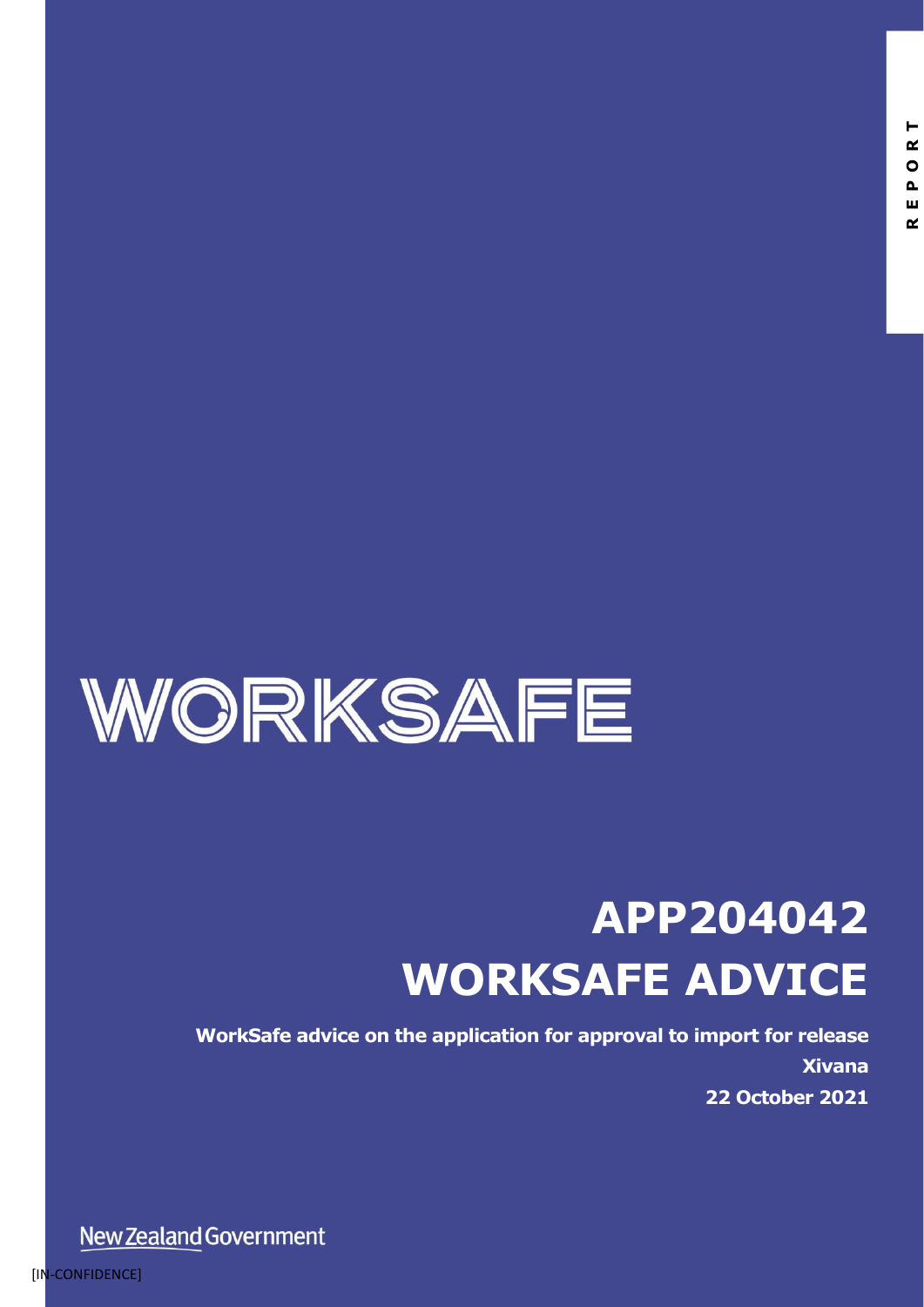#### **CONTENTS**

| $\mathbf{1}$ | <b>Introduction</b>                                                             |             |
|--------------|---------------------------------------------------------------------------------|-------------|
| $\mathbf{2}$ | <b>Approval Process</b>                                                         | 4           |
| 3            | <b>Relevant Regulations</b><br>3.1 Upstream Duties<br>3.2 Hierarchy of Controls | 5<br>5<br>5 |
| 4            | <b>Assessment</b>                                                               |             |
| 6            | <b>Advice</b>                                                                   | 8           |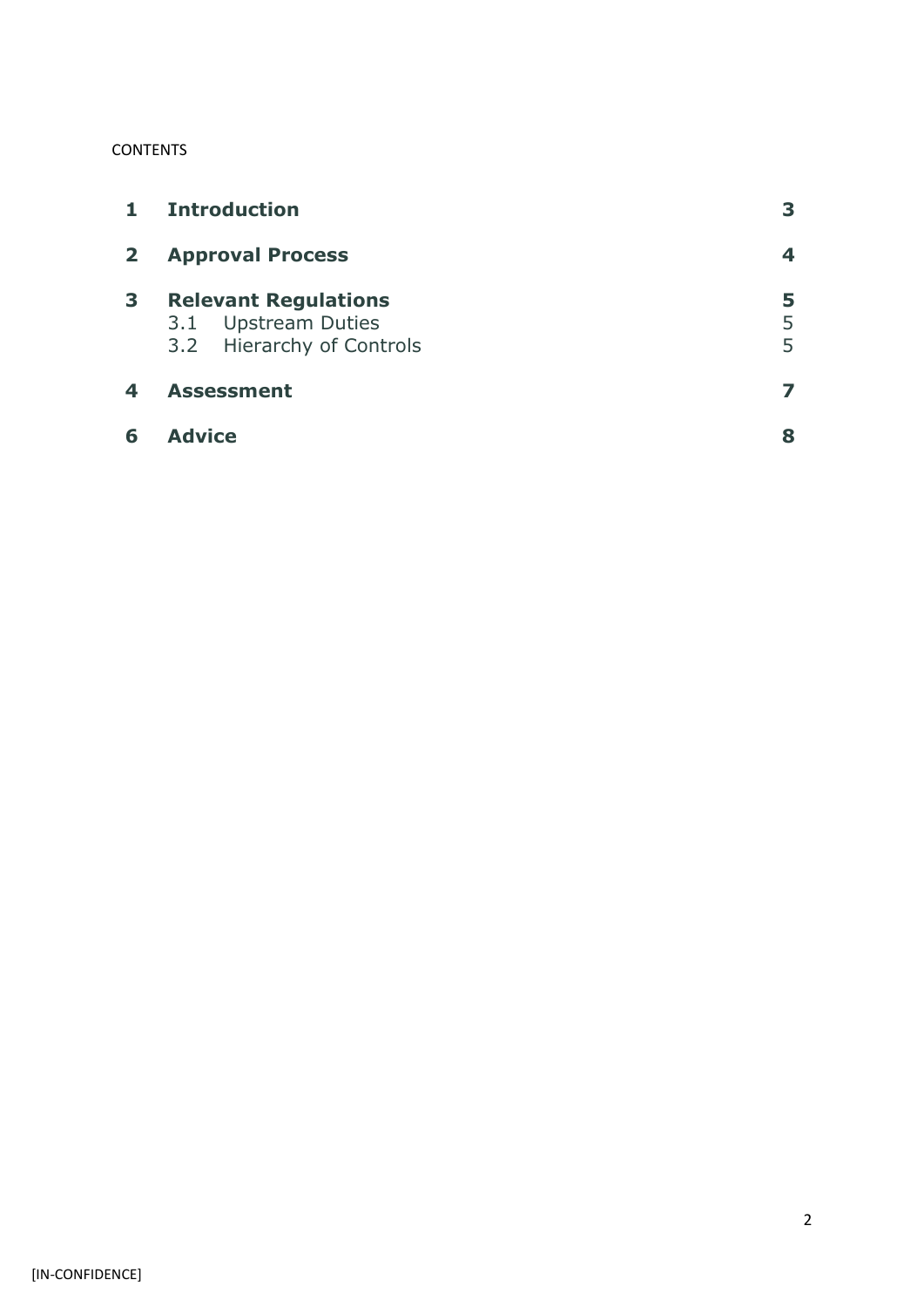### **1 INTRODUCTION**

This is WorkSafe New Zealand's (WorkSafe) review of Application APP204042 (Xivana).

Every year 750-900 people die prematurely as a result of work-related illhealth, much of which is from chemical exposure. As the regulator of workplace health and safety, WorkSafe has a role in leading, influencing and leveraging the health and safety system to improve health and safety outcomes, and has firm targets and priorities to transform New Zealand's workplace health and safety performance.

WorkSafe's role in the wider health and safety system involves reviewing applications for new substance approvals and providing advice to the Environmental Protection Authority (EPA) to ensure that the risks associated with the use, handling, manufacture and storage of any new substances approved in New Zealand can be managed adequately.

The following report is based on the information provided with the application, from both applicant and the EPA.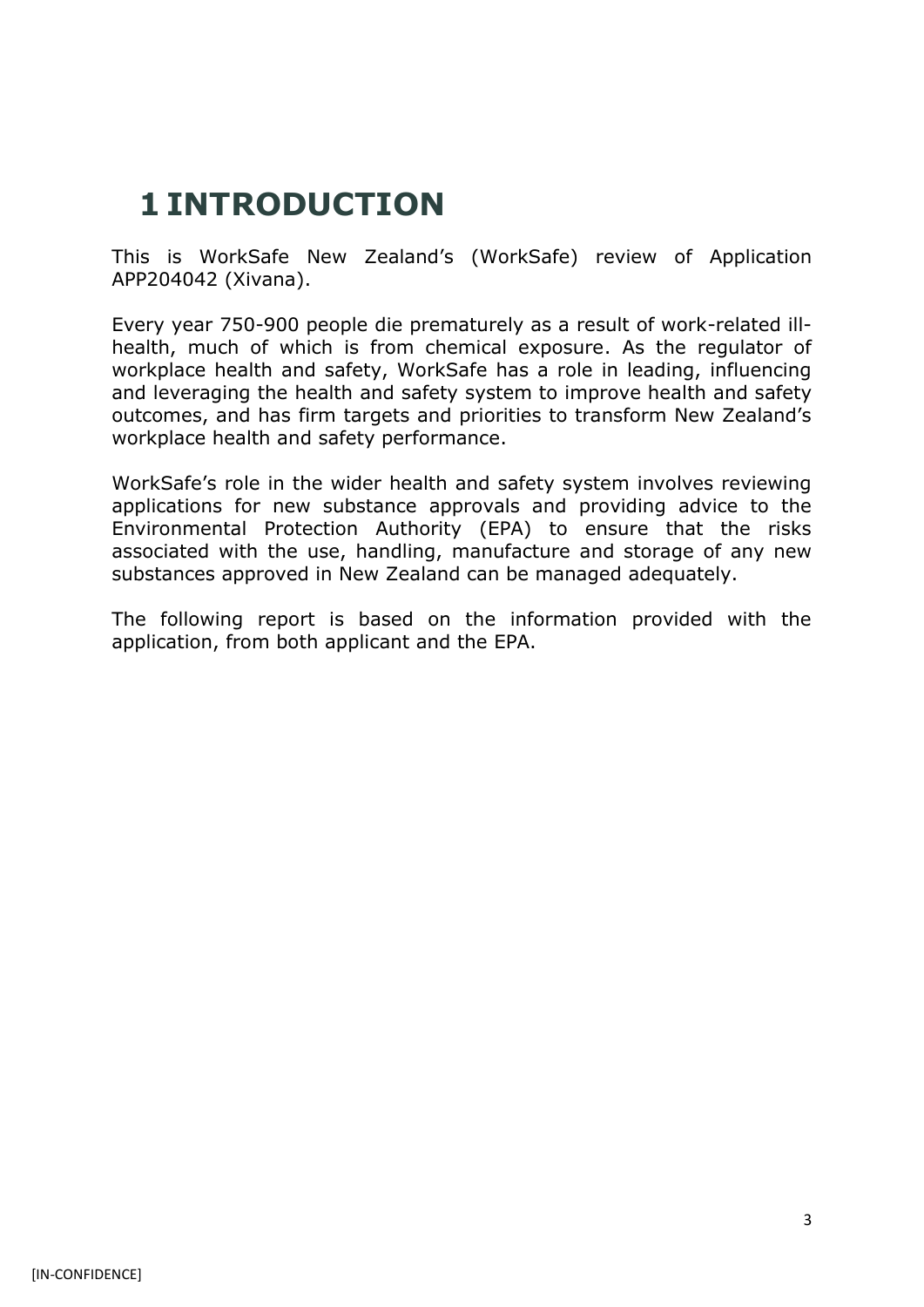# **2 APPROVAL PROCESS**

The controls for hazardous substances and duties to mitigate the risks that hazardous substances pose sit under two regimes:

- the Hazardous Substances and New Organisms Act 1996 (HSNO) for non-work, public health and environmental risks, and
- The Health and Safety at Work Act 2015 (HSWA) for work-related risks (including the Health and Safety at Work (Hazardous Substances) Regulations 2017 (the HSW HS Regulations) and other regulations).

HSWA gives WorkSafe responsibility for setting, administering and enforcing controls to mitigate the health and safety risks of using, handling, storing or manufacturing hazardous substances in the workplace. Since December 2017, the workplace controls for hazardous substances have been set in the HS Regulations and relevant safe work instruments (SWI) under HSWA.

Under HSNO, the EPA is responsible for approving and classifying hazardous substances.

This division of roles requires the EPA and WorkSafe to work together to assess hazardous substances applications, to ensure the appropriate controls from each regime are applied to safeguard people (both at work and outside the workplace) and the environment.

The objectives of WorkSafe's participation in the hazardous substance applications process are to ensure that:

- hazardous substances at work are treated in a way that protects workers and other persons against harm to their health, safety, and welfare by eliminating or minimising risks arising from work, contributing to reduced incidence of workrelated ill-health
- WorkSafe maintains a constructive and collaborative relationship with the EPA in assessing hazardous substance applications.

Consistent with the purpose of HSWA, regard must be had to the principle that workers and other persons should be given the highest level of protection against harm to their health, safety and welfare from hazards or risks arising from work, so far as is reasonably practicable.

Where existing controls under HSWA are not considered adequate, additional or varied controls may be imposed only by way of a safe work instrument.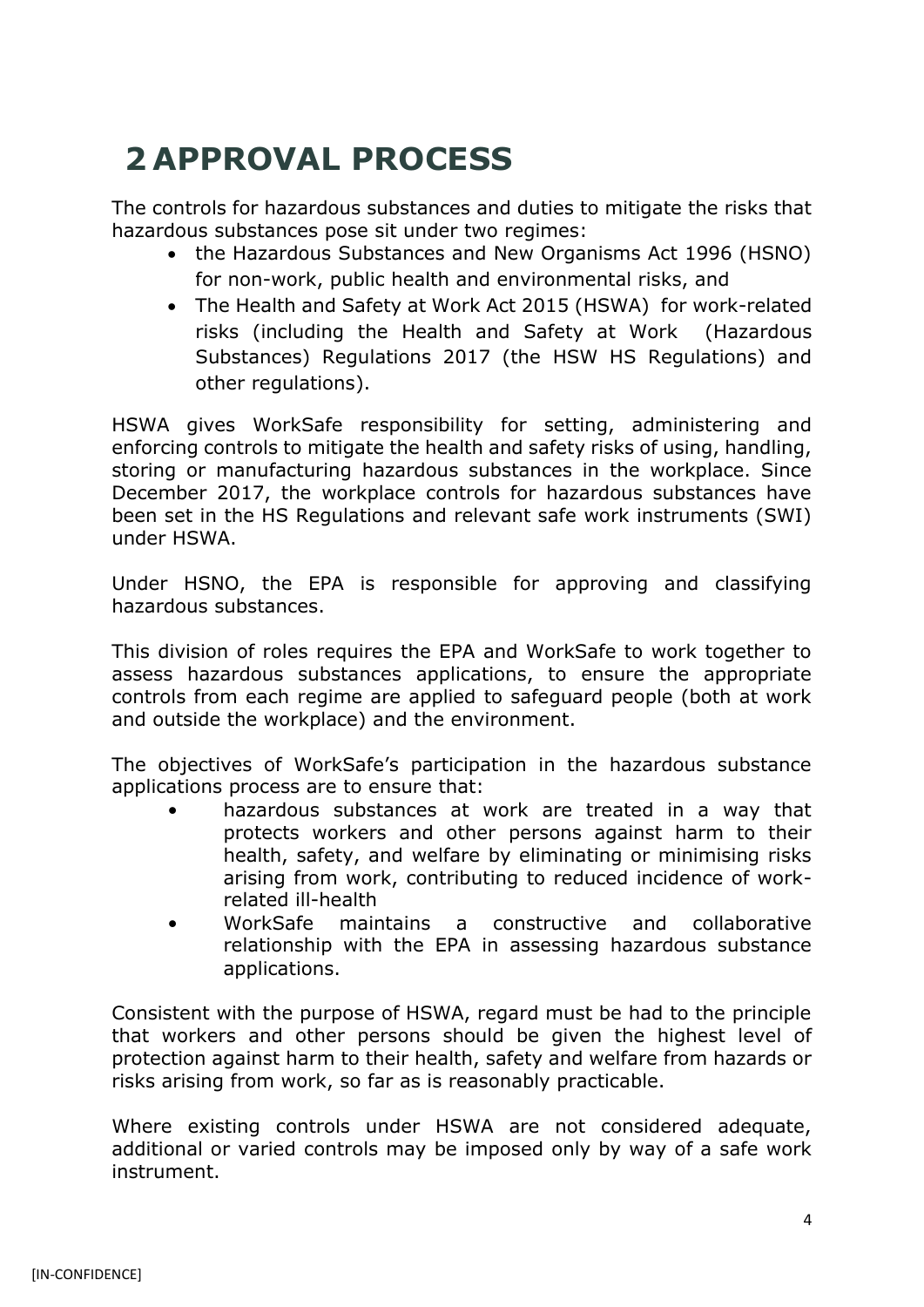### **3 RELEVANT REGULATIONS**

In reviewing this application WorkSafe has considered the PCBU's obligations under:

- HSWA
- the Health and Safety at Work (General Risk and Workplace Management) Regulations 2016 (the HSW GRWM Regulations), and
- the HS Regulations.

In assessing the adequacy of the default hazardous substances controls, WorkSafe also takes account of other relevant requirements under the health and safety legislative framework, for example duties:

- to manage risks associated with substances hazardous to health by applying the hierarchy of controls (regulations 5 to 8 and 28 of the GRWM Regulations)
- to provide information, supervision, training and instruction (regulation 9 of the HSW GRWM Regulations)
- to provide workplace facilities (regulations 10-11 of the HSW GRWM Regulations) including ventilation and facilities to control airborne contaminants
- to provide personal protective equipment (regulation 15 of the GRWM Regulations)
- to carry out exposure monitoring and health monitoring (regulations 32-42 of the GRWM Regulations).

'Upstream duties', or the duty of a PBCU who designs, manufactures, imports or supplies a hazardous substance to ensure that a substance is without risks to the health and safety of persons so far as is reasonable practicable, may also apply (sections 39-42 of HSWA).

WorkSafe's advice to the EPA may refer to any of the above duties.

#### **3.1 Upstream Duties**

Upstream duties are relevant if a new substance has properties that make it more hazardous than existing similar products, for example, if it has a non-active ingredient (such as a surfactant) that is more hazardous than similar ingredients in similar products. The similar products demonstrate that it is possible to avoid the hazard.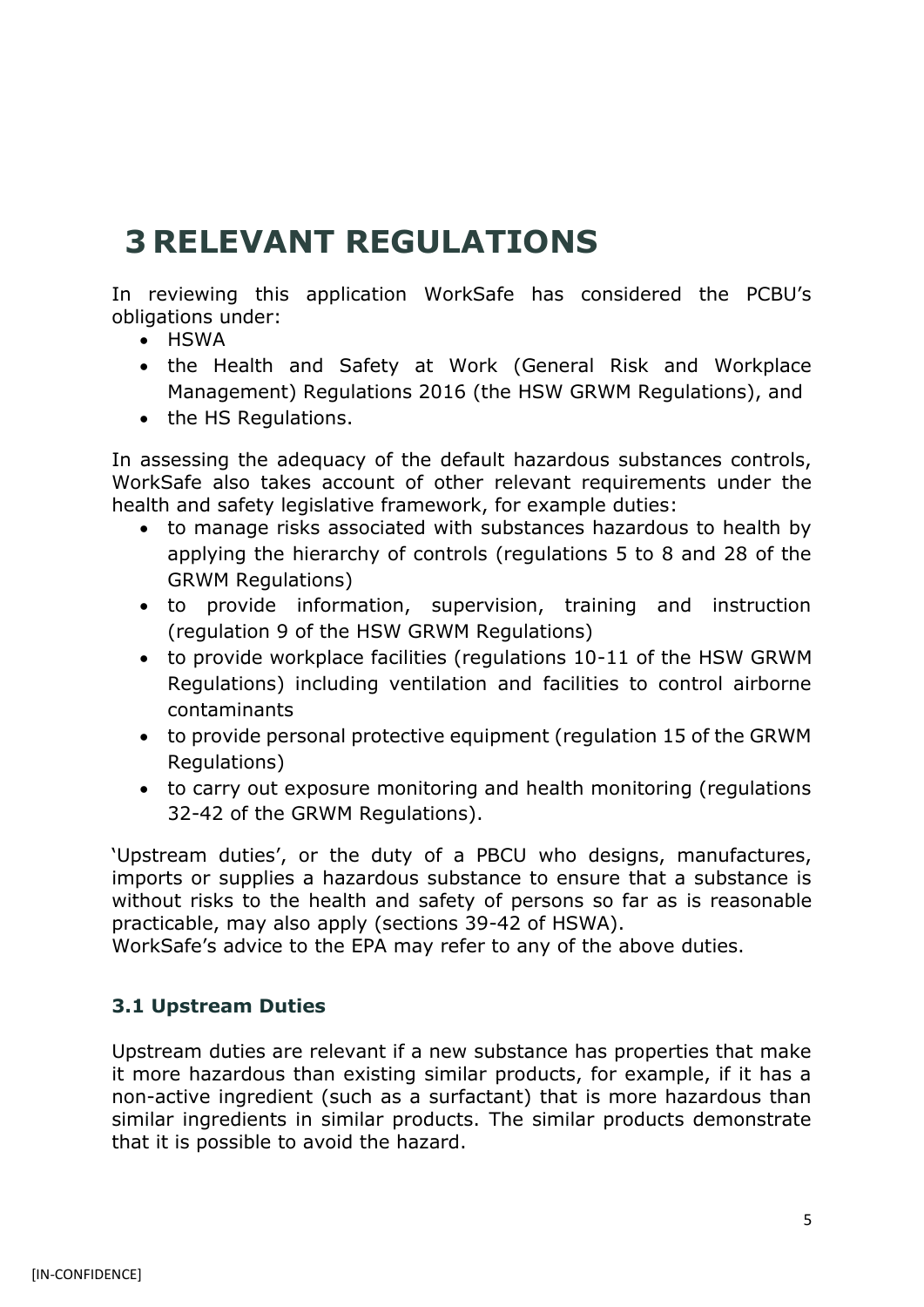#### **3.2 Hierarchy of Controls**

Under section 30(1)(a) of HSWA the PCBU must eliminate risks to health and safety so far as is reasonably practicable. If this is not reasonably practicable, the PCBU must minimise the risks so far as is reasonably practicable following the hierarchy of controls.

The hierarchy of controls is set out in regulation 6 of the GRWM Regulations.

If elimination is not possible, a PCBU must consider (in this order):

- Substitution, isolation, engineering control measures
- administrative controls
- personal protective equipment (PPE): If risk remains after all other measures have been applied, the PCBU must supply and ensure the use of PPE .



Personal protective equipment (PPE) may need to be used or worn to minimise health risks but should only be used as an exposure control measure to minimise risk when other control measures alone can't adequately do so.

The decision to choose PPE in the absence of control measures higher up the hierarchy must be based on the principles of reasonable practicability. Considerations of cost alone is not sufficient to determine 'so far as is reasonably practicable'.

PPE should not be the first or only risk management method considered, and WorkSafe expects PCBUs to give preference to other controls that protect multiple at-risk workers at once. Regard must also be given to providing the highest level of protection for workers and others, so far as is reasonably practicable.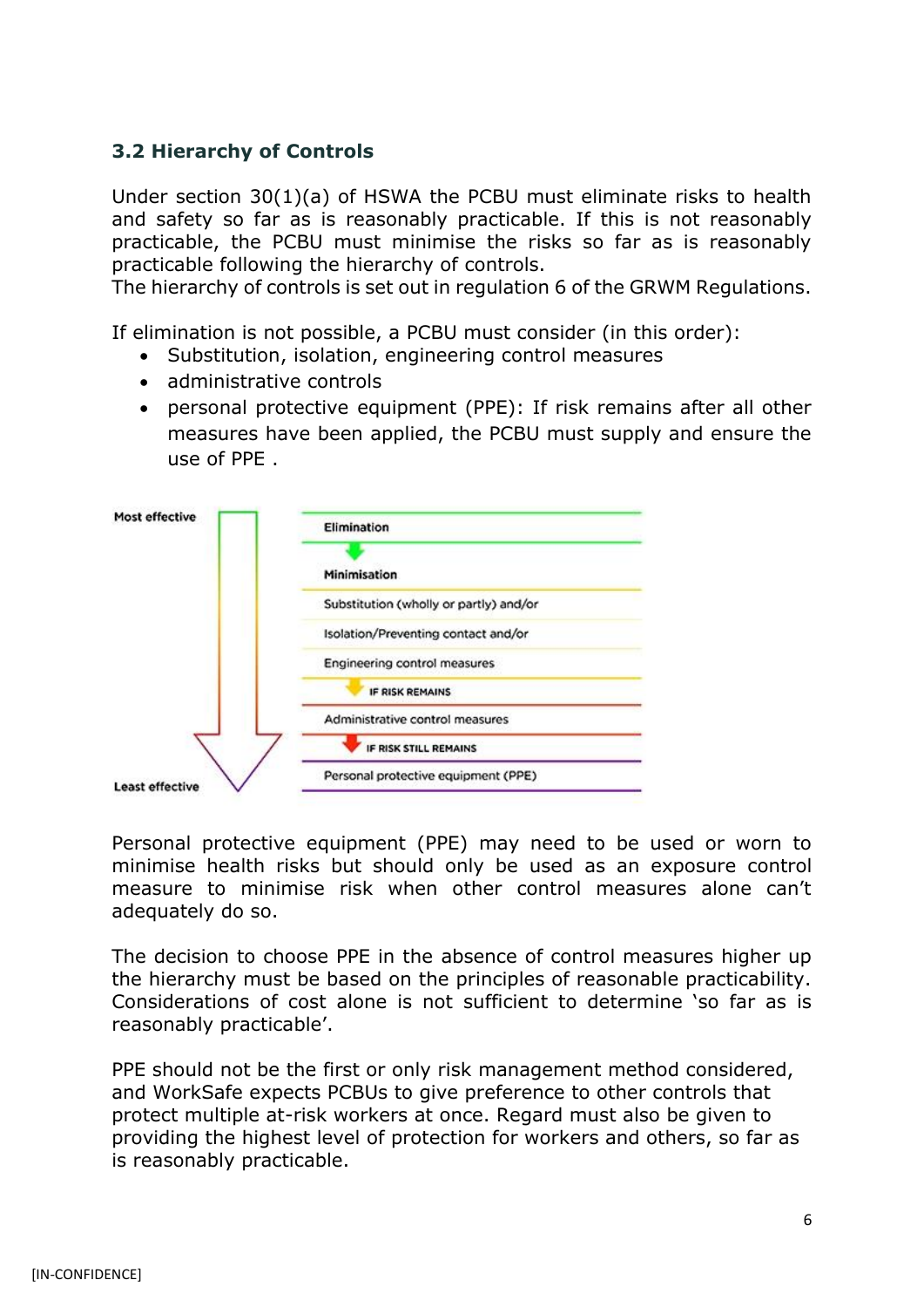### **4 ASSESSMENT**

This WorkSafe New Zealand (WorkSafe) review of application APP204042 (Xivana) does not propose setting any additional requirements to those already present under the the HSW HS Regulations.

WorkSafe has reviewed this application taking into consideration the PCBU's obligations under:

- (HSWA);
- the GRWM Regulations), and
- The HSW HS Regulations.

WorkSafe received the following documentation to assist with provision of advice for approval of this application:

- Application
- Science Memo
- Product label
- Confidential Appendix
- Mixture spreadsheet